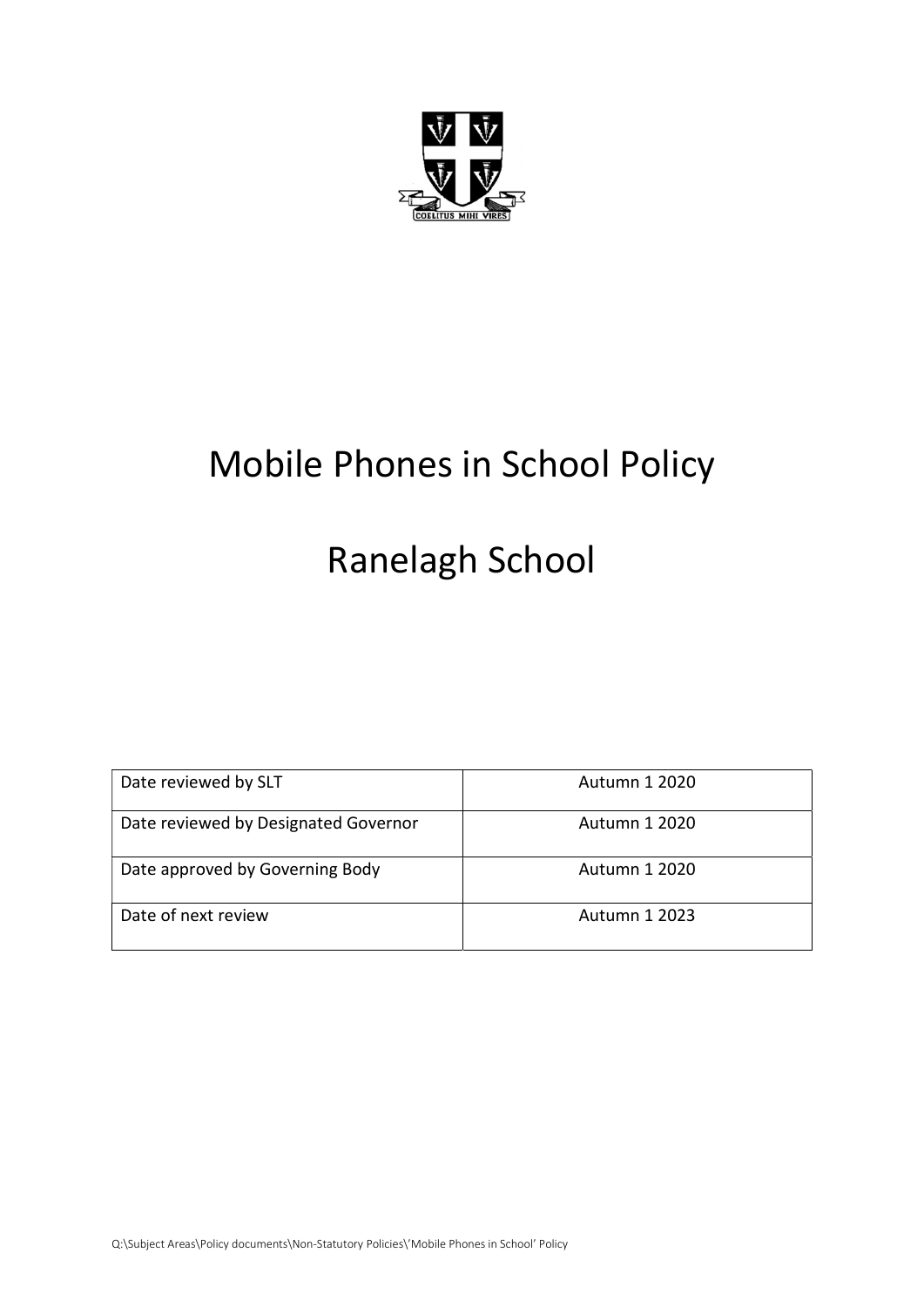#### Aim of this policy

- To communicate the school's position on mobile phones and all other internet connected devices in school and alternative means of communication during the school day
- To prevent unacceptable use of mobile phones, camera-phones and other recordings devices by students in school and thereby to protect students and the school's staff from inappropriate use of such technology in school.

Note: For the purposes of this policy, all references to 'mobile phones' should be taken to include camera phones, iPods, MP3, MP4 players and any similar devices, even those that do not incorporate communications technology.

#### Policy context

Whilst Ranelagh recognises that mobile phones are now very much part of everyday life, student safety and learning are paramount.

Although the Internet is undoubtedly a valuable learning resource, mobile phone use, including for access to the internet, email, access to social networking sites and recording sound and images, can be a major distraction to learning during a school day. Within school, the use of the school ICT systems provides an alternative, more controlled and safer means of enhancing learning through the use of such technology.

Students have no legitimate need to use a mobile phone at all during the school day.

Parents and students are reminded that mobile phones pose a potential threat in terms of street crime and police have been clear in discussions with the school that they support our policy of no mobile phones in school.

#### Statement

Mobile phones are not allowed in school unless there are very exceptional circumstances. In such circumstances, parents must contact the Headteacher. If permission is given, the mobile phone must be left with the School Office at the start of each day and collected at the end of each day.

Any student or parent needing to make urgent contact can do so through the appropriate system via the School Office. All very urgent messages are relayed immediately.

Schools' general power to discipline, as set out in Section 91 of the Education and Inspections Act 2006, enables a member of staff to confiscate, retain or dispose of a student's property as a disciplinary penalty, where reasonable to do so. If any student does bring a mobile phone into school, and it is seen by a member of staff, that member of staff will be required to confiscate it immediately and take it to the School Office for safe-keeping.

When a mobile phone is confiscated, the matter will be recorded on the student's behaviour log.

If any student refuses to hand over a mobile phone when requested to do so, the refusal will be treated as a disciplinary matter.

When a mobile phone has been confiscated, a parent/carer of the student will be expected to collect the student's mobile phone from Reception (during School Office opening hours) rather than the student himself/herself. Only in exceptional circumstances will the student be able to collect the phone himself/herself and then only with the permission of the Headteacher (or senior member of staff designated by the Headteacher).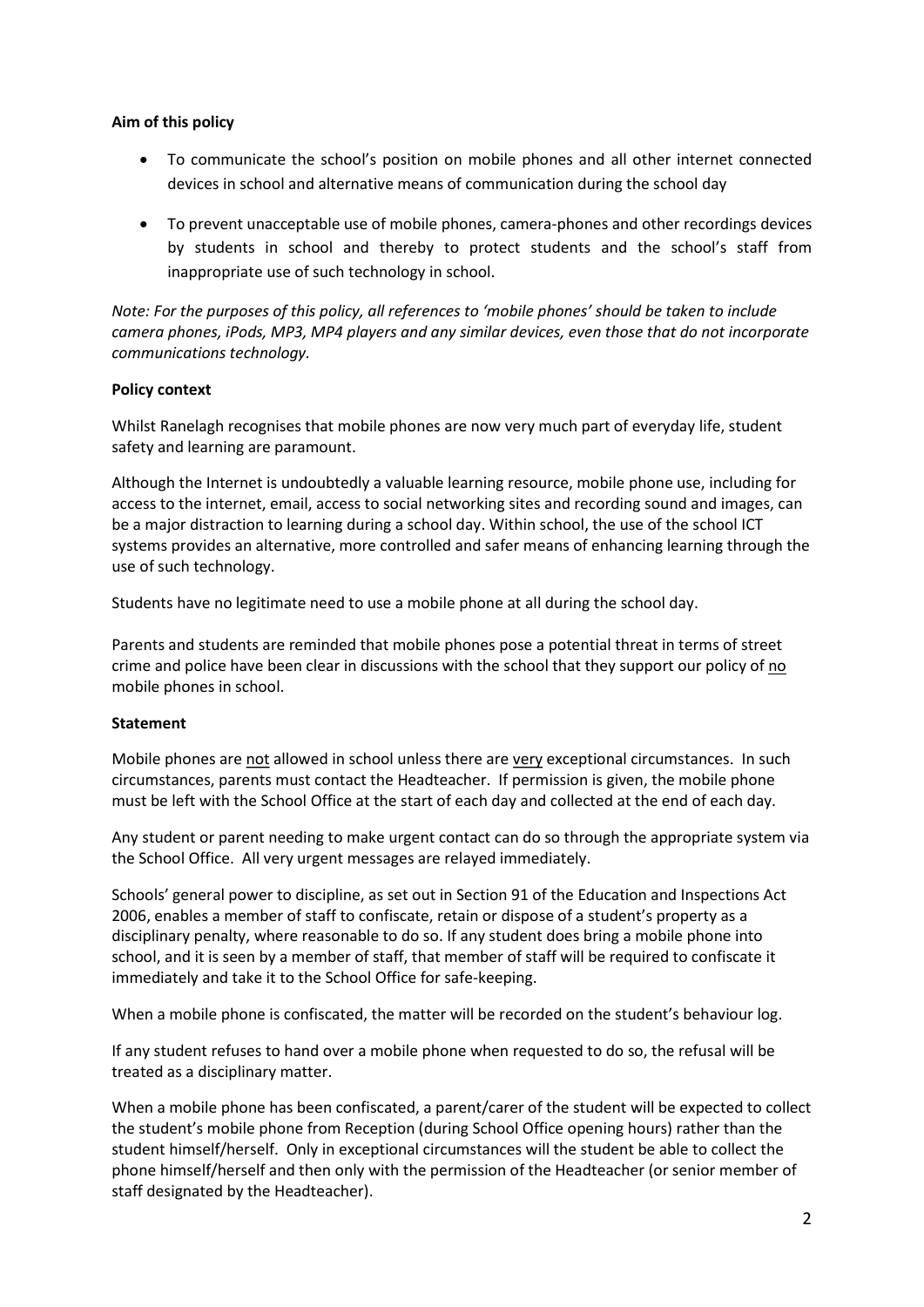A mobile phone may be retained for a period of time as a sanction. The period of time will be determined on a case-by-case basis by the Headteacher (or senior member of staff designated by the Headteacher).

If a mobile phone has not been collected within 6 months of the date of confiscation and after the school has written to the student's parents notifying them of the school's intention to dispose of the mobile phone by a specified date if it is not collected, the mobile phone will be disposed of.

If a student brings a mobile phone into school and there is evidence that it has been used for taking photographs or filming in school, or there is evidence of inappropriate or indecent images stored on it or there is evidence of cyberbullying, then this will be treated as a serious disciplinary matter and further action will be taken. This will involve confiscation of the phone, contact with the parent/carer, appropriate sanctions applied and the Governing board may be informed.

If a member of staff finds a pornographic image, the possession of which constitutes a specified offence (i.e. it is extreme or child pornography), it must be delivered to the police as soon as reasonably practicable.

Department for Education guidance (Searching, Screening and Confiscation, February 2014) stipulates that headteachers and staff authorised by them have a statutory power to search students or their possessions, without consent, where they have reasonable grounds for suspecting that the student may have a prohibited item or an item banned by the school rules. Prohibited items include pornographic images or any article that the member of staff reasonably suspects has been, or is likely to be, used to commit an offence. The school will, therefore, exercise its right to search the content of a confiscated device where there is a reasonable suspicion that it may contain undesirable material, including those which promote pornography, violence or bullying.

As young adults, Sixth Form are permitted to bring mobile phones to school and to use them within the designated Sixth Form social area ONLY. If they use them outside this area, the same sanctions will apply unless they are being used in a lesson as specifically requested by a teacher.

Mobile phones must never be taken into examination rooms under any circumstances. Breach of this rule may lead to invalidation of that examination and, potentially, invalidation of other examinations.

The school will take no responsibility for any mobile phone on the school premises, including financial responsibility. The school will take all reasonable measures to keep confiscated items secure; but it is the responsibility of parents/students to ensure the mobile phone is not brought to school.

#### Other related policies and documents include

- Ethos of the school
- The Code of Conduct
- Our Statement against Bullying
- Child Protection and Safeguarding Policy
- Data Protection Policy
- E-Safety Policy
- Behaviour Management Policy